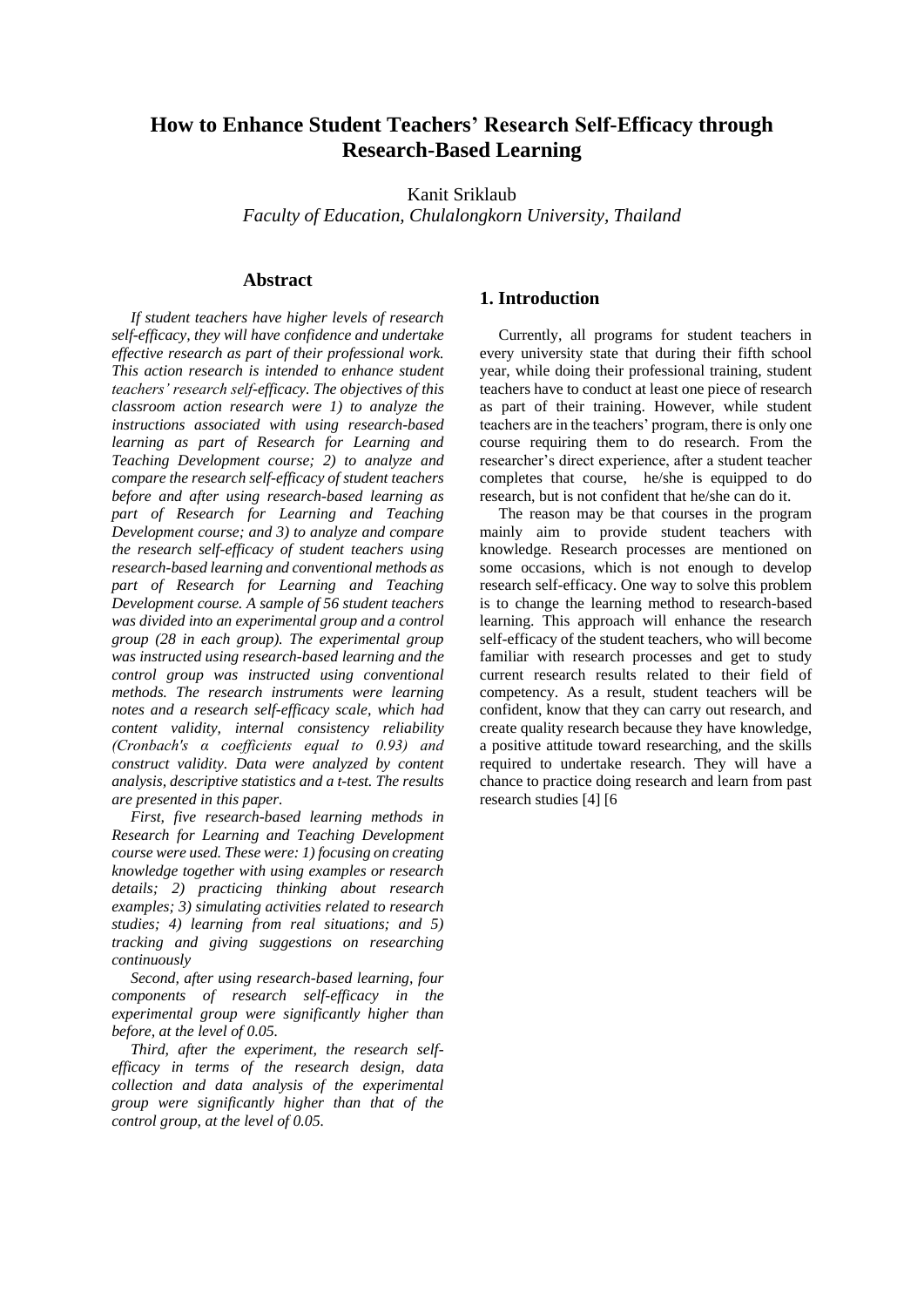This research aims to develop the research selfefficacy on the part of student teachers and make them feel confident about undertaking research in the future while studying to become teachers, and provide them with knowledge and research skills via research-based learning. This method will expose student teachers to research processes in every step of the learning process and provide them with knowledge related to researching.

### **2. Scope of the study**

Based on the literature review, the research selfefficacy instrument, was adapted from Forester, Kahn, and Hesson-McInnis [2], consisted of 4 components such as, 1) searching and synthesizing research results 2) designing research 3) analyzing data and 4) disseminating research results.

### **3. Research self-efficacy**

Research self-efficacy is based on Bandura's theory of self-efficacy which suggests that outcomes change according to expected results. For example, teaching self-efficacy tells one how much one believes in one's ability to teach. Likewise, research self-efficacy is about how much one believes in one's ability to conduct research [2] [5].

There are many ways to develop student teachers' research self-efficacy. One of them is to create an atmosphere of research-related training. Relevant parties must provide student teachers with knowledge, suggest practical methods, and facilitate and organize research-related events for the student teachers to take part in [6]. Another way is to organize activities related to self-efficacy theories, such as pointing out the benefits of research so that student teachers become aware of its importance, apply psychological principles, and organize hands-on activities [4]. Student teachers should be given opportunities to undertake research in different situations or study other people's research so that they develop research self-efficacy. At present, the focus is on developing research-related knowledge in compliance with subjects and the behavioral objectives of subjects aiming at providing student teachers with researchrelated knowledge such as methods of searching for knowledge, queries, designing research of many kinds, choosing statistics to analyze data, writing and presenting reports and evaluating research. Activities relating to exposing student teachers to research activities are consistent with the research-based learning concept, which will be used to develop research self-efficacy.

### **4. Research-based learning**

Research-based learning uses research processes and research results to organize learning, or uses research processes to gather knowledge. Research results could be given as examples or discussed among student teachers. They should have opportunities to undertake research from the first step until it is completed [7]. In addition, [8] stated that research-based learning allowed student teachers: 1) to practice the different research steps; 2) to undertake research with teachers; 3) to study research in order to obtain more knowledge; and 4) to use research results or examples in an area of interest to obtain more knowledge.

In this research, research-based learning is used to allow student teachers to practice doing research. Instructors act as facilitators. Research topics will be the student teachers' choices. Another method is to use examples or research results associated with learning. Examples of correct or wrong information in research can be pointed out. Student teachers can study research to gather knowledge. Instructors will keep an eye on the knowledge that student teachers obtain. Another method is to let student teachers undertake research with teachers. Due to context and time constraints, this method was not chosen in this research.

After studying documents and related research studies, the findings can be summarized as follows. Student teachers obtain knowledge via research-based learning. They will gain confidence and realize the level of their ability to undertake research, which is good in both the short and the long run. In the short run, research self-efficacy helps student teachers succeed in research subjects and develop their teaching skills. In the long run, when student teachers graduate and engage in their career, they will be confident and unhesitant when it comes to undertaking useful research. Details of research content are as follows.

## **5. Research framework**

Based on the above presentation of documents and related research, it may be concluded that when learners learn through the research-based learning, they will gain confidence or know their levels of research ability. These are good in both short and long terms. In the short term, recognition of their own ability to conduct research will result in their achievement in research courses, and improve the teaching and learning. The long-term effects will be related to the learners during their future professional training because they will have the confidence and courage to initiate research and to yield results of even more use. Particulars of the research concept are as follows.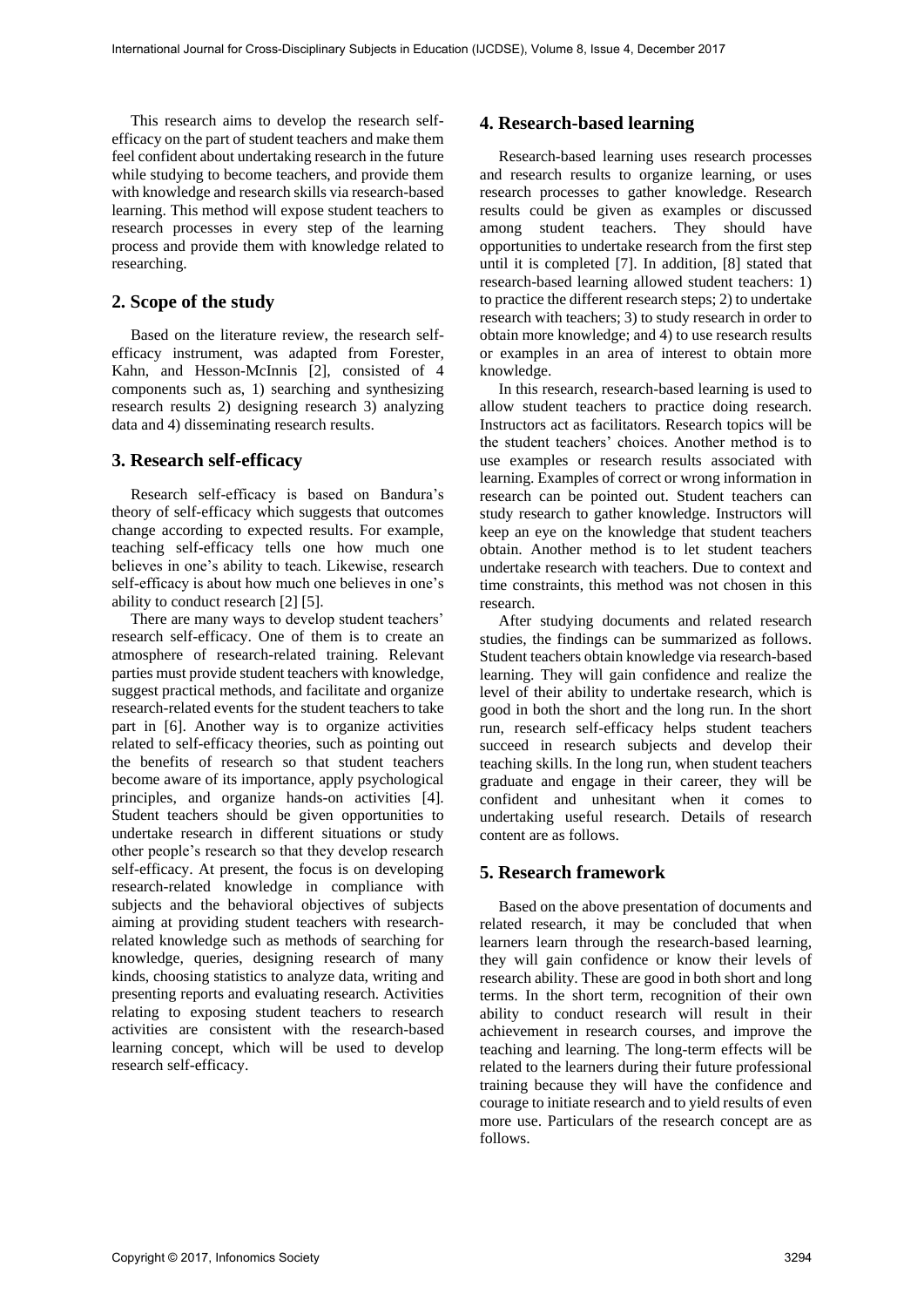

Figure 1 Research framework

### **6. Research method**

This classroom action research was part of the Research for Learning and Teaching Development course. A sample of 56 student teachers was divided into an experimental group and a control group, with 28 in each group. Students' backgrounds in the experimental group and the control group were equal.

## **6.1 Research design**

A pretest-posttest control group design was used in this classroom action research as Figure 2. The experimental group was instructed using researchbased learning, and the control group was instructed using conventional methods.

Figure 2 Research design

The experimental group was instructed using research-based learning and the control group was instructed using conventional methods. Table 1 showed the difference of leaning activities between experimental group and control group.

#### **6.2 Instruments**

The research instruments were learning notes and a research self-efficacy scale, which had content

validity, internal consistency reliability (Cronbach's α coefficients equal to 0.93) and construct validity. Quality of research instrument showed in Table 2.

Table 2. Quality of research instrument

| <b>Components</b> | <b>Items</b> | <b>Content</b><br>validity | <b>Reliability</b> |
|-------------------|--------------|----------------------------|--------------------|
| Searching and     | 5            | $0.67 -$                   | 0.78               |
| synthesizing      |              | 1.00                       |                    |
| research          |              |                            |                    |
| results           |              |                            |                    |
| Designing         | 11           | 1.00                       | 0.88               |
| research          |              |                            |                    |
| Analyzing data    | 4            | 1.00                       | 0.71               |
| Disseminating     | 10           | 1.00                       | 0.90               |
| research          |              |                            |                    |
| results           |              |                            |                    |
| Overall           | 30           | $0.67 -$                   | 0.93               |
|                   |              | 1.00                       |                    |

#### **6.3 Data collection**

Qualitative and quantitative methods were used. Qualitative data were collected in the form of learning notes after using research-based learning activities in the classroom. Quantitative data were gathered before and after using research-based activities in the classroom.

# **6.4 Analysis**

Data were analyzed with the use of content analysis, descriptive statistics and a t-test. The results are presented below.

| research-based learning (experimental group)                                                                       | conventional methods (control group)      |
|--------------------------------------------------------------------------------------------------------------------|-------------------------------------------|
| <b>Content</b>                                                                                                     |                                           |
| Foundation principles and methods of knowledge acquisition; application of knowledge in social and                 |                                           |
| behavioral sciences to research for learning improvement; nature and types of research; research procedures,       |                                           |
| research design, sample determination, development of research instruments, and data collection; statistics for    |                                           |
| research; data analysis using computer software; interpretation and presentation of data analysis result; research |                                           |
| proposal writing; research report writing; research presentation; quality assessment and use of research for       |                                           |
| learning improvement.                                                                                              |                                           |
| <b>Activities</b>                                                                                                  |                                           |
| - Reading and criticizing research papers                                                                          | - Reading and criticizing research papers |
| - Writing research proposal                                                                                        | - Writing research proposal               |
| - Doing research                                                                                                   | - Doing research                          |
| - Lecturing research knowledge                                                                                     | - Lecturing research knowledge            |
| - Constructing knowledge from research examples                                                                    |                                           |
| - Using activities involving in research situation                                                                 |                                           |
| <b>Instructional media</b>                                                                                         |                                           |
| - Knowledge sheets, research papers, VDO-clips,                                                                    | - Knowledge sheets                        |
| games, dices.                                                                                                      |                                           |

Table 1. Example of research-based learning and conventional methods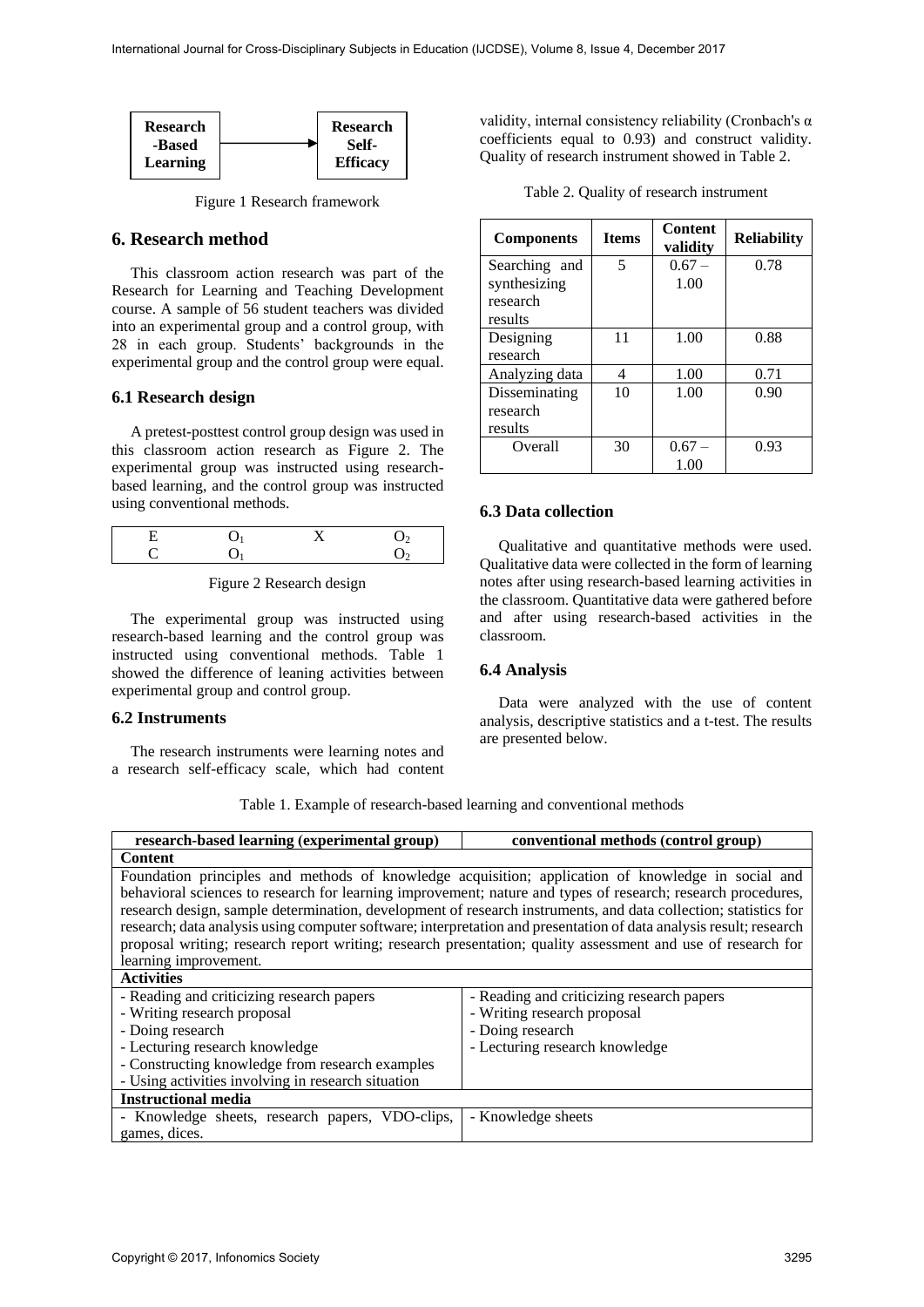# **7. Results**

Results are divided into 3 parts: 1) Synthesis of research-based learning methods; 2) Comparison of the research self-efficacy of the experimental group before and after research-based learning; and 3) comparison of research self-efficacy after the experiment involving experimental group and control group.

# **7.1 Synthesis of research-based learning methods**

From 13 research-based learning activities, details, successful methods, things to be cautious of/improve and results of learning activities observed by instructors, were identified and summarized in Table 3, 4 and Figure 3.

| Week           | <b>Contents</b>                                  | <b>Activities</b>                             |
|----------------|--------------------------------------------------|-----------------------------------------------|
| 1              | Introduction to the course                       |                                               |
| $\overline{2}$ | Foundation<br>and<br>methods<br>of<br>principles | 1. Lecturing                                  |
|                | knowledge acquisition                            | 2. Watching VDO-clips                         |
|                |                                                  | 3. Classifying 15 research papers             |
| 3              | Types of research                                | 1. Lecturing                                  |
|                |                                                  | 2. Searching and classifying research from    |
|                |                                                  | internet                                      |
| $\overline{4}$ | Research procedures                              | 1. Playing research jigsaw                    |
|                |                                                  | 2. Lecturing                                  |
| 5              | Research proposal writing                        | 1. Lecturing                                  |
|                |                                                  | 2. criticizing research papers                |
| 6.             | Research problem and hypothesis                  | 1. Lecturing                                  |
|                |                                                  | 2. criticizing students' research proposal    |
| $\overline{7}$ | Research design                                  | 1. Lecturing                                  |
|                |                                                  | 2. Playing game                               |
|                |                                                  | 3. Studying different types of research       |
| 8              | Lecture from expert                              |                                               |
| 9              | Midterm                                          |                                               |
| 10             | Sample determination                             | 1. Lecturing                                  |
|                |                                                  | 2. Practicing on sample determination from    |
|                |                                                  | dices                                         |
| 11             | Development of research instruments, and data    | 1. Lecturing                                  |
|                | collection                                       | Studying different types of research<br>2.    |
|                |                                                  | instruments                                   |
| 12             | Statistics for research, data analysis using     | 1. Lecturing                                  |
|                | software,<br>interpretation<br>computer<br>and   | 2. Practicing on data analysis using computer |
|                | presentation of data analysis result             | software                                      |
| 13             | Research report writing                          | 1. Lecturing                                  |
|                |                                                  | 2. criticizing research reports               |
| 14             | Quality assessment and use of research for       | 1. Lecturing                                  |
|                | learning improvement.                            | 2. Practicing on research evaluation          |
| 15             | Oral presentation                                | 1. Practicing on oral presentation            |
|                |                                                  | 2. Criticizing research presentation          |
| 16             | Final                                            |                                               |

# Table 3. Contents and activities using in research-based learning



Figure 3. Example of instructional media using in research-based learning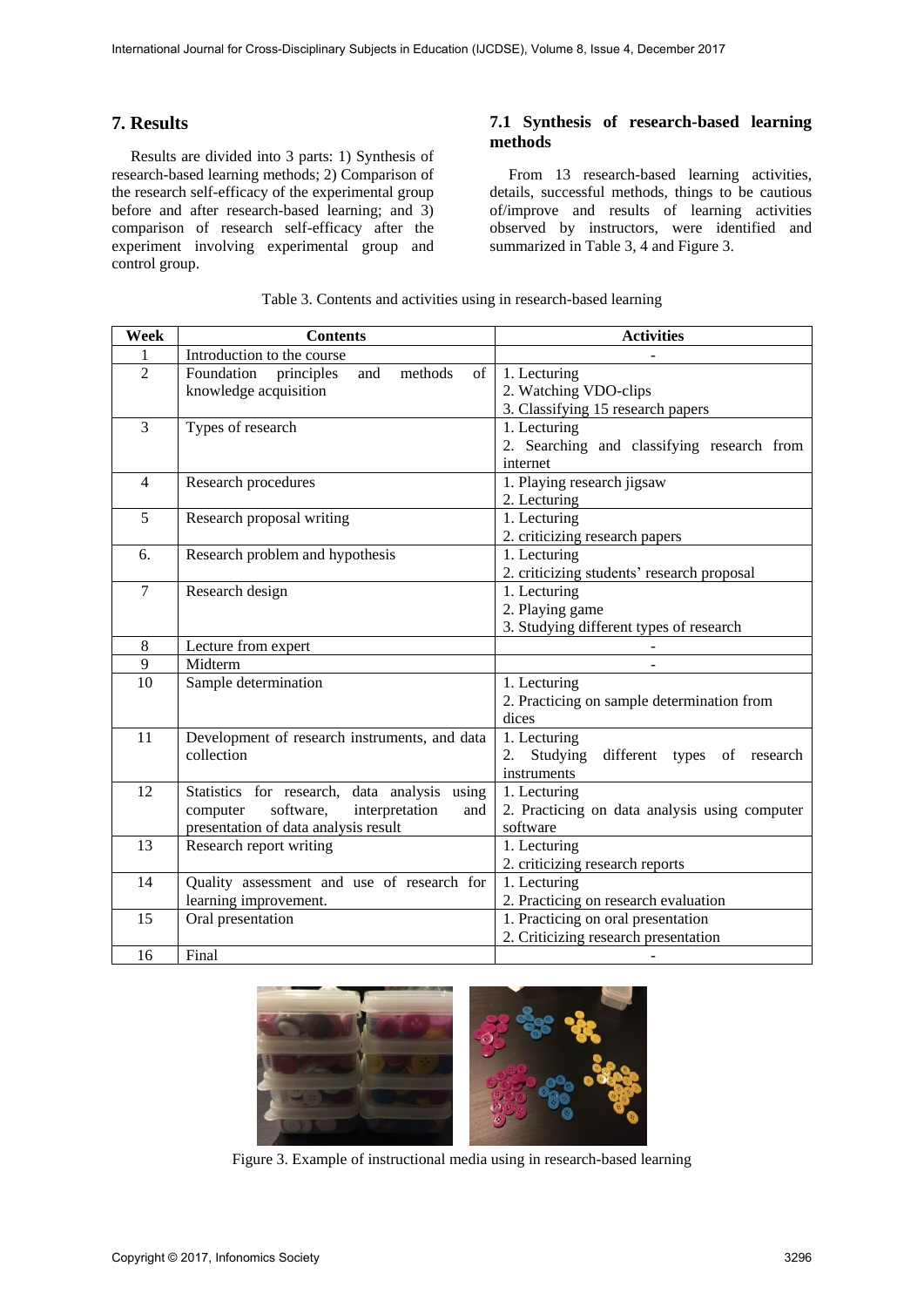| <b>Principles</b>                                                                                  | <b>Methods</b>                                                                                                                                                                                                                                            | Things to be cautious<br>of/improve                                                                                                                                                                                     | <b>Results</b>                                                                                                                                                                                 |
|----------------------------------------------------------------------------------------------------|-----------------------------------------------------------------------------------------------------------------------------------------------------------------------------------------------------------------------------------------------------------|-------------------------------------------------------------------------------------------------------------------------------------------------------------------------------------------------------------------------|------------------------------------------------------------------------------------------------------------------------------------------------------------------------------------------------|
| <b>Focusing on</b><br>creating knowledge<br>together with using<br>examples or<br>research details | $\bullet$<br>Giving lectures to<br>student teachers so they<br>have access to the main<br>ideas<br>$\bullet$<br>Giving research<br>examples to student<br>teachers to allow them<br>to discuss the good and<br>bad points                                 | $\bullet$<br>Main ideas and<br>examples should be<br>presented separately.<br>They should not be<br>mentioned only at the<br>end.                                                                                       | $\bullet$<br>Student teachers can see<br>the picture, obtain<br>knowledge, and practice<br>critical thinking.                                                                                  |
| <b>Practicing thinking</b><br>about research<br>examples                                           | Let student teachers<br>$\bullet$<br>observe and analyze<br>details and criticize<br>good and bad points of<br>pieces of research                                                                                                                         | $\bullet$<br>Sometimes letting<br>student teachers<br>undertake activities<br>before they obtain<br>knowledge of those<br>activities is not as<br>successful as it should<br>be.                                        | $\bullet$<br>Student teachers<br>participate in activities.<br>$\bullet$<br>Student teachers react<br>while working.<br>$\bullet$<br>Student teachers get to<br>practice critical<br>thinking. |
| <b>Simulating</b><br>activities related to<br>research studies                                     | $\bullet$<br>Simulating research<br>situations for student<br>teachers to practice, for<br>example engaging in<br>research activities in<br>which research<br>examples can be<br>obtained (group work)                                                    | $\bullet$<br>Instructors must<br>continuously supervise<br>student teachers.<br>$\bullet$<br>Giving opportunities to<br>student teachers to meet<br>their advisors regularly.                                           | $\bullet$<br>Student teachers get to<br>practice research skills.<br>$\bullet$<br>Creating good<br>interactions between<br>instructors and student<br>teachers.                                |
| <b>Learning from real</b><br>situations                                                            | $\bullet$<br>Instructors must prepare<br>teaching materials<br>related to research, such<br>as research articles,<br>research reports,<br>research instruments,<br>etc.                                                                                   | $\bullet$<br>Suggesting and giving<br>questions to student<br>teachers, so they think<br>about and analyze the<br>instructor's examples.                                                                                | $\bullet$<br>Student teachers get to<br>practice research skills.<br>$\bullet$<br>Student teachers gain<br>direct experience.                                                                  |
| <b>Tracking and</b><br>giving suggestions<br>on researching<br>continuously                        | $\bullet$<br>Discussing and<br>exchanging ideas on<br>how to undertake every<br>research step with<br>student teachers.<br>Communicating and<br>$\bullet$<br>giving information in a<br>timely manner.<br>Having tools to track<br>$\bullet$<br>progress. | $\bullet$<br>During discussions and<br>idea exchange sessions,<br>student teachers should<br>be encouraged to fully<br>express their opinions.<br>Focusing on giving<br>$\bullet$<br>advice based on<br>empirical data. | $\bullet$<br>Student teachers<br>understand and get to<br>continuously practice<br>research skills.<br>$\bullet$<br>Enhancing interactions<br>between instructors and<br>student teachers.     |

| Table 4. Synthesis of research-based learning methods |  |  |
|-------------------------------------------------------|--|--|
|                                                       |  |  |
|                                                       |  |  |

# **7.2 Comparison of the research self-efficacy of the experimental group before and after research-based learning**

The value of the research self-efficacy of the 28 experimental group student teachers before research-based learning ranged from 3.04 to 3.64, with an overall average value of 3.37. The range of the research self-efficacy of the 28 experimental group student teachers after research-based learning was 3.45 to 3.89. The result was shown in Table 5

Table 5. The average value of the research selfefficacy of the experimental group before and after research-based learning

| <b>Components</b> | <b>Timing</b> | N  | M    | <b>SD</b> |
|-------------------|---------------|----|------|-----------|
| Searching<br>and  | <b>Before</b> | 28 | 3.64 | 0.47      |
| synthesizing      | After         | 28 | 3.89 | 0.42      |
| research results  |               |    |      |           |
| Designing         | Before        | 28 | 3.46 | 0.49      |
| research          | After         | 28 | 3.83 | 0.48      |
| Analyzing data    | Before        | 28 | 3.04 | 0.61      |
|                   | After         | 28 | 3.45 | 0.51      |
|                   | Before        | 28 | 3.29 | 0.53      |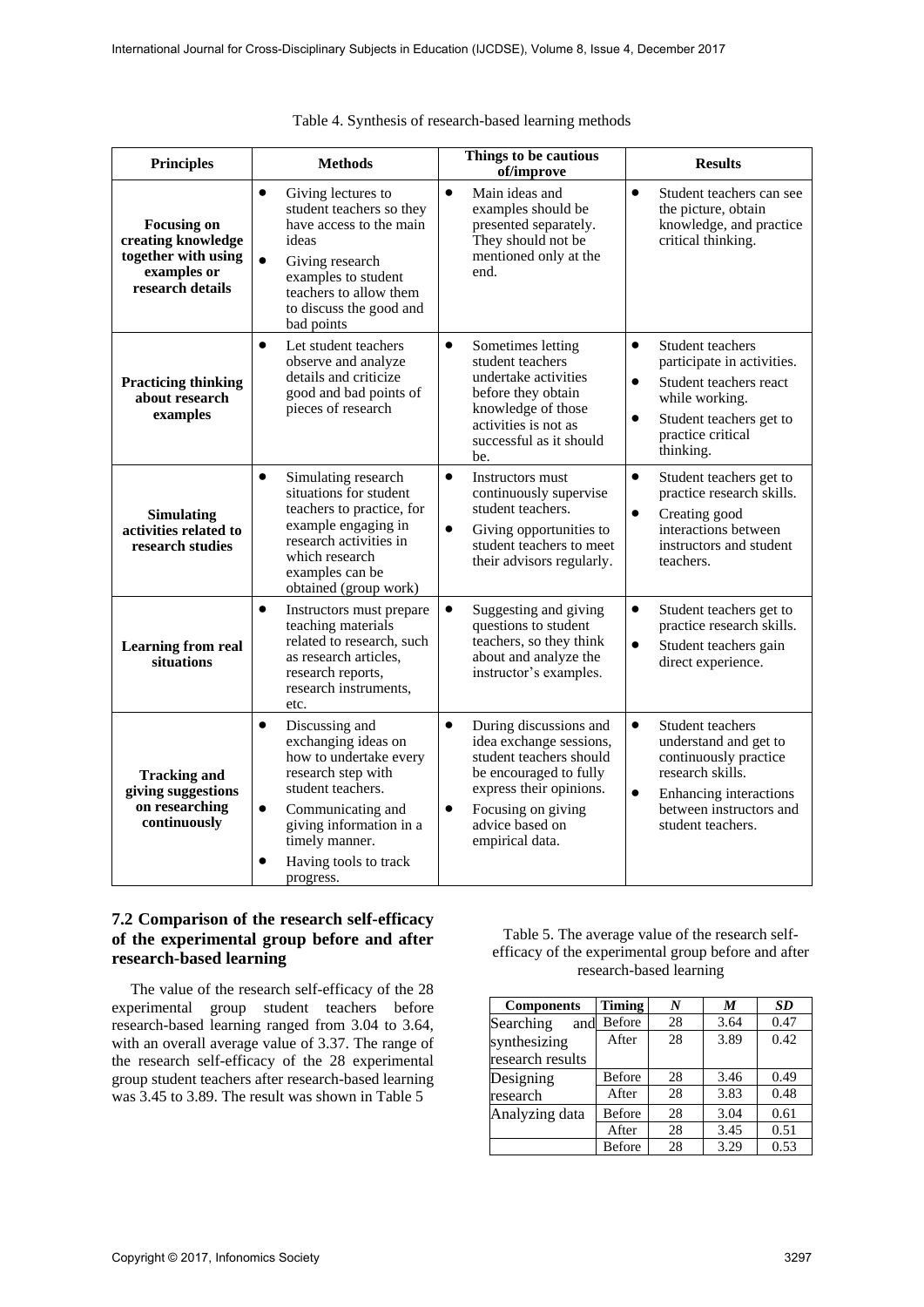| Disseminating    | After         | 28 | 3.59 | 0.51 |
|------------------|---------------|----|------|------|
| research results |               |    |      |      |
| Overall          | <b>Before</b> | 28 | 3.37 | 0.44 |
|                  | After         | 28 |      | 0.42 |

When the average values of the research selfefficacy of the experimental-group student teachers before and after research-based learning were compared, it was found that research self-efficacy of the student teachers overall, and in four aspects, before and after research-based learning was different, with a statistical significance of 0.05. The average value of research self-efficacy was higher than before the experiment. The result was shown in Table 6.

#### Table 6. Comparison of the research self-efficacy of the experimental group before and after research-based learning

| <b>Components</b>                                    | Mean<br>difference | <b>SD</b> | t    | df | p    |
|------------------------------------------------------|--------------------|-----------|------|----|------|
| Searching and<br>synthesizing<br>research<br>results | 0.25               | 0.56      | 2.33 | 27 | .03  |
| Designing<br>research                                | 0.37               | 0.56      | 3.67 | 27 | .00. |
| Analyzing<br>data                                    | 0.41               | 0.74      | 2.93 | 27 | .01  |
| Disseminating<br>research<br>results                 | 0.30               | 0.63      | 2.54 | 27 | .02  |
| Overall                                              | 0.34               | 0.49      | 3.69 | 27 | .00  |

# **7.3 Comparison of research self-efficacy after the experiment involving experimental group and control group**

The average values of research self-efficacy in each aspect of the 28 experimental-group student teachers and the 27 control-group student teachers after the experimental group has had research-based learning and the control group has had conventional learning methods were evaluated. With regard to the aspects of design and data collection and data analysis, the experimental group had a higher value than the control group. The average value in terms of searching and synthesis of knowledge from research and research reports of the experimentalgroup student teachers and the control-group student teachers was similar. The result was shown in Table 7.

When the average values of research selfefficacy on the part of the experimental-group student teachers and the control-group student teachers after research-based learning and normal learning (after the experiment) were compared, it

was found that only the average values relating to design and data collection and data analysis were different with a statistical significance of 0.05. This shows that research-based learning made the level of research self-efficacy in design and data collection and data analysis of the experimental group higher than that of the control group. The result was shown in Table 8.

|  |  |  | Table 7. The average value of the research self-     |  |
|--|--|--|------------------------------------------------------|--|
|  |  |  | efficacy of the experimental group and control group |  |

| <b>Components</b> | Group | N  | M    | <b>SD</b> |
|-------------------|-------|----|------|-----------|
| Searching<br>and  | Ex.   | 28 | 3.65 | 0.46      |
| synthesizing      | Con.  | 27 | 3.64 | 0.47      |
| research results  |       |    |      |           |
| Designing         | Ex.   | 28 | 3.29 | 0.39      |
| research          | Con.  | 27 | 3.45 | 0.49      |
| Analyzing data    | Ex.   | 28 | 2.94 | 0.48      |
|                   | Con.  | 27 | 3.04 | 0.61      |
| Disseminating     | Ex.   | 28 | 3.03 | 0.56      |
| research results  | Con.  | 27 | 3.29 | 0.53      |
| Overall           | Ex.   | 28 | 3.22 | 0.37      |
|                   | Con.  | 27 | 3.37 | 0.44      |

Table 8. Comparison of research self-efficacy after the experiment involving experimental group and control group

| <b>Components</b>                                    |      | Levene's<br><b>Test</b> |         | t-test for Equality<br>of Means |     |  |
|------------------------------------------------------|------|-------------------------|---------|---------------------------------|-----|--|
|                                                      | F    |                         |         | df                              | Ŋ   |  |
| Searching<br>and<br>synthesizing<br>research results | 0.04 | .84                     | 0.09    | 53                              | .93 |  |
| Designing<br>research                                | 1.25 | .27                     | $-1.30$ | 53                              | .20 |  |
| Analyzing data                                       | 1.82 | .18                     | $-0.61$ | 53                              | .54 |  |
| Disseminating<br>research results                    | 0.63 | .43                     | $-1.76$ | 53                              | .09 |  |
| Overall                                              | 0.19 | .66                     | $-1.41$ | 53                              | .16 |  |

# **8. Conclusions**

The research-based learning methods in the classroom that were achieved consisted of 1) focusing on creating knowledge together with using examples or research details; 2) practicing thinking about research examples; 3) simulating activities related to research studies; 4) learning from real situations; and 5) tracking and giving suggestions on researching continuously. After using researchbased learning, four components of research selfefficacy in the experimental group were significantly higher than before, at the level of 0.05. In addition, the research self-efficacy in terms of research design, data collection and data analysis of the experimental group were significantly higher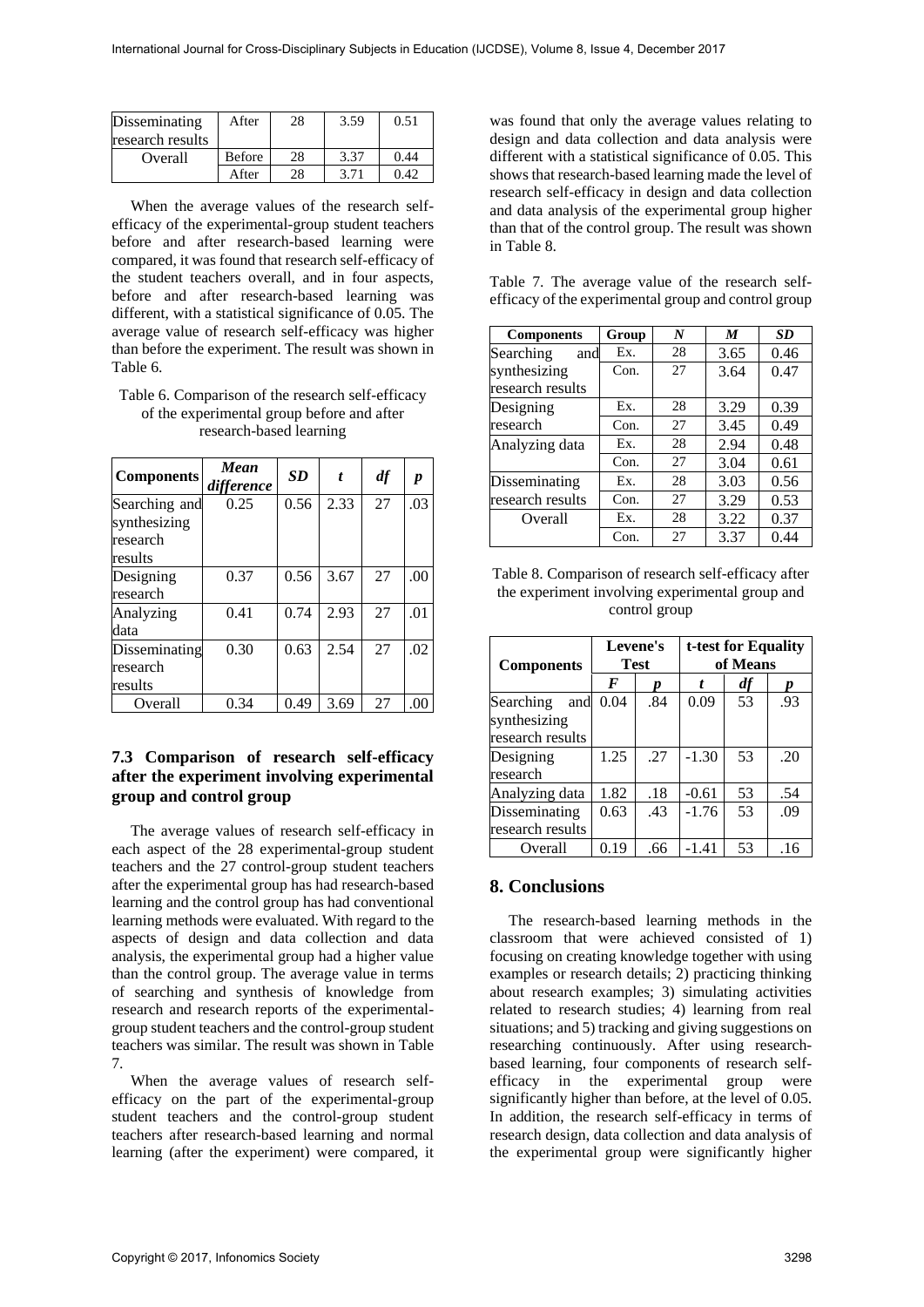than that found in the control group, at a level of 0.05.

# **9. Discussions**

The successful management of the researchbased learning in research courses comprises five fundamental principles, namely 1) creation of the body of knowledge together with provision of research examples or particulars, 2) acquisition of a thinking skill based on the research examples, 3) simulation of research-related activities, 4) learning from real experience and 5) tracking and offering of advice on the ongoing research.

In the first and second principles, emphasising on the creation of the body of knowledge together with provision of research examples or particulars and on acquisition of a thinking skill based on the research examples, it can be seen that the nature of the research activities held every week is to stimulate thinking through good or bad examples related to research or research stages. The students themselves build the body of knowledge on research via these activities before the present researcher provides the knowledge so that the students can validate their previously created body of knowledge. These methods allow the learners to learn by trial and error, to be engaged in research practice and to not only be knowledge takers [1]. These methods are the basis that give students confident and make them believe that they are likely to be able to conduct research [4].

The other three principles, namely simulation of research-related activities, learning from real experience, and tracking and advice on the ongoing research, are simultaneous. In the management of all sessions of research courses, the students will be trained by research-related simulation; that is, the actual research project as one of their workloads. The students in the present researcher's experiment, however, will be different in that they will continuously be tracked and advised by the researcher, from selecting the research problem, revising the design of each student group and following up with clearly defined timeframe and milestones up to analysing the research data.

The only difference between the experimental and control groups in this research is the learning methods or activities employed. Although the instructors in both groups are two different people, they have talked about the extent of content, the learning objectives, and the main activities in which both groups need to participate as well as the order of the content in each week so that both groups are equal. The teaching method applied to the students in the experimental group will be different from that in the control group, as shown in the beginning. The present researcher has informally confirmed about the teaching method in the control group by

inquiring the instructors and students at particular sessions so as to ensure that both groups are really managed to learn differently. The control group mainly learns by lectures while the experimental one will learn from real experience via the researchrelated activities. When combined with continuous tracking as well as sharing and learning, the latter group will have a greater confidence in conducting research and also be able to do so properly throughout the entire procedure, whether it be to identify the clear research problem, to appropriately design the research, to share and learn, or to present their findings [6].

The research results showed that the level of research self-efficacy in every aspect of the experimental-group student teachers was higher after research-based learning. The aspects with the highest average value were searching and synthesis of knowledge from research and design, and data collection and data analysis. The reason why these two aspects had the highest average value may be that most subjects placed more importance on research design, which started from determining the research focus to drafting the research structure. The amount of research-based learning that most researchers had must be consistent with the content of each subject.

After quantitative data was considered, the overall research self-efficacy of the student teachers after research-based learning was higher in every aspect. Learning activities for student teachers are ongoing activities throughout. This will increase student teachers' confidence in researching through activities that are organized by the researcher as part of classroom activities. Activities that the researcher does regularly are using examples as main activities in the classroom and continuous discussion [2]. These activities help student teachers perform better, but one question that has not been answered in this research was 'Which activities are the main factor for student teachers to perform well?'. The answer will require additional research.

Research results also showed research selfefficacy in terms of the aspects of design and data collection and data analysis on the part of the experimental group to be higher than that of the control group with a statistical significance of 0.05, while in terms of other aspects, the research selfefficacy of the experimental group was higher than that of the control group but with no statistical significance. When the activities that the researcher organized for the experimental group were considered, it was found that most activities focused on research design, and practicing analyzing data linked to the design of the research in each aspect. In addition, recommendations were given and information was exchanged with regard to student teachers while they analyzed data in their groups. These activities are probably the reason for the